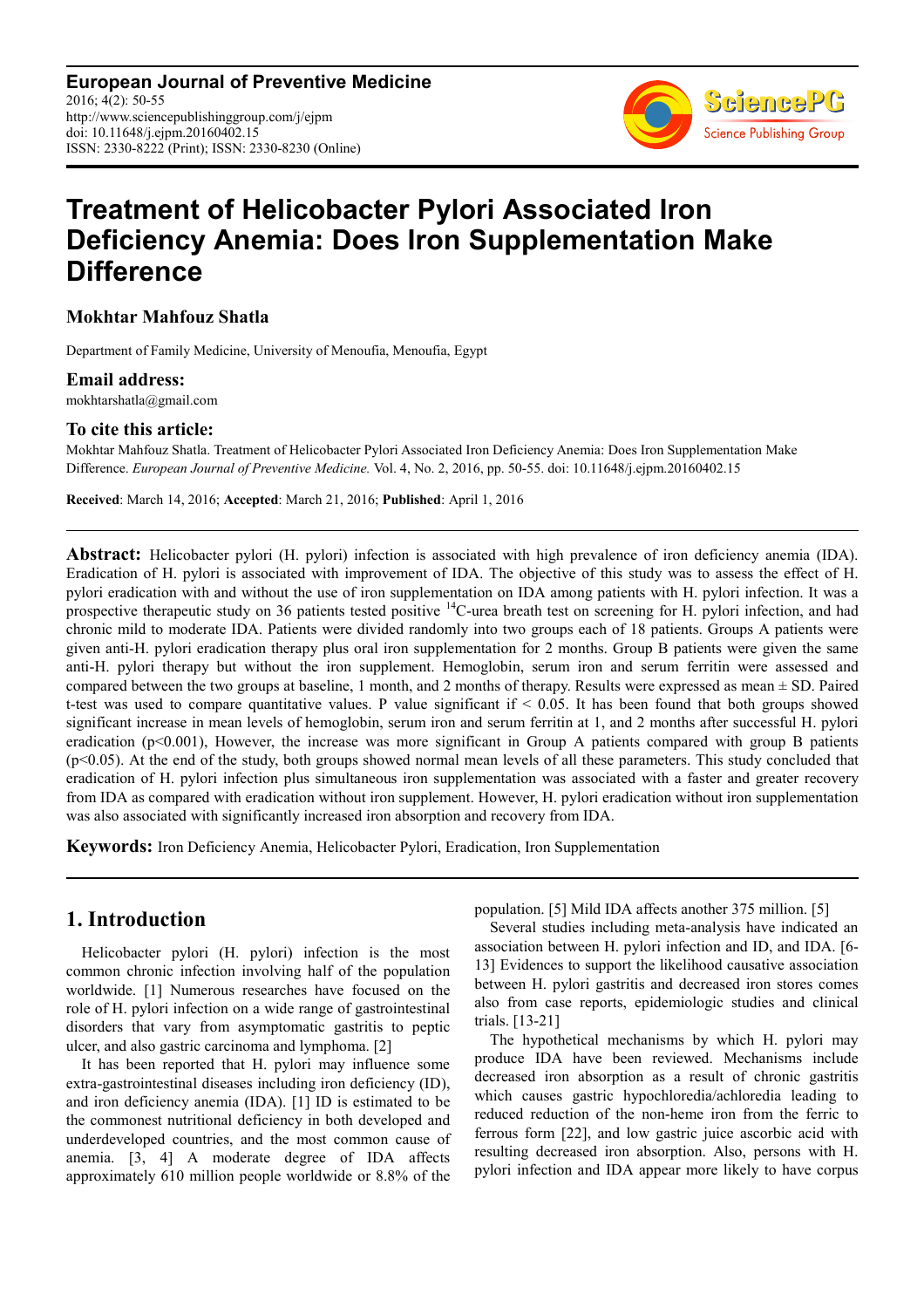gastritis as compared to H. pylori-infected patients without anemia. [23] Corpus gastritis results in decreased gastric acid secretion and increase in intra-gastric pH that may impair iron absorption. Acid secretion returns to the normal range after eradication of H. pylori [24-26].

Studies including randomized controlled trials and four meta-analyses to assess the effect of H. pylori eradication combined with ferrous supplementation on the treatment of IDA have been available [7, 8, 16, 27-30] The conclusions suggest that H. pylori eradication therapy improves iron absorption, since H. pylori eradication combined with iron administration was more effective than iron administration alone for the treatment of IDA.

Moreover, there were multiple studies that reported improvement of IDA after eradication of H. pylori even without iron supplementation. [16, 19, 23, 31-35]

To the knowledge of the researcher, the difference in improvement of IDA and iron stores after eradication of H. pylori with and without iron supplementation has not been sufficiently assessed in previous studies. [16, 30] Therefore, the objective of this study was to compare the outcomes of eradication of H. pylori on IDA and iron stores with and without iron supplementation. Although the current study is small, but it is expected to add into the previous evidence.

## **2. Subjects and Methods**

This was a prospective therapeutic study of patients who attended the family medicine clinic of the university medical center of Umm Alqura University, Makkah, Saudi Arabia during the period of November 2014 to December 2015. Patients were included if they were 18-49 years old, of either gender with all of the following: (1) H. pylori infection as tested positive by  $^{14}$ C-urea breath; (2) chronic mild to moderate IDA as defined according to WHO definition as hemoglobin  $\geq 8$  to < 13 g/dL in men, and  $\geq 8$  to < 12 g/dL in women, peripheral blood smear with microcytosis and hypochromia consistent with IDA, serum iron  $\leq 65 \mu g/dL$  in men, and  $\leq 50 \mu g/dL$  in women, and serum ferritin  $\leq 15 \mu g/L$ in men and women; [36] (3) normal physical examination; (4) absent intestinal helminthes including hook worms on stools examination using formol ether concentration technique; (5) negative three consecutive samples of faecal tests for occult blood by benzidene test; (6) normal blood analysis (including routine blood biochemistry, and vitamin  $B_{12}$  levels). For female patients, only those with regular menstruation and menstrual period of ≤5 days with mild to moderate amount of bleeding (change 1-2 napkins/day) were included.

Patients with the following conditions were excluded from the study: (1) obvious blood loss (melena, haematochezia, haematuria, recurrent epistaxis); (2) conditions which cause anaemia including haematological disorders, malignancy, connective tissue disease, chronic diseases such as chronic renal failure, chronic liver disease, severe cardiac and respiratory disease, and previous gastrointestinal surgery; (3) frequent (three times a week or more) intake of non-steroidal

anti-inflammatory (NSAID) drugs or salicylates during the previous 6 mo; (4) on anticoagulants or corticosteroids (5) those with history of duodenal or gastric ulcers or carcinoma stomach at endoscopy (6) history of alcoholism; (7) pregnancy or lactation; (8) heavy menstrual flow (cycles  $> 5$ d, associated with passage of clots after the three first days) and/or metrorrhagia; (9) adherence to vegetarian or irondeficient diet. The patients were excluded from the study due to any of the exclusion criteria following critical review of their electronic medical charts.

The study was approved by the Ethics and Research Committee of the Faculty of Medicine, Umm Alqura University and all patients provided informed consent.

After simply explanting the aim of the study and its process, consenting patients were randomly assigned into two groups according to the order of their entry to the study, where patients with single digits have been in group A, and those with binary digits have been in group B.

Baseline hemoglobin, serum iron and serum ferritin were done for both groups, then, patients in Group A received oral ferrous sulfate tablets 200 mg three times a day for 3 months, *and* a 14-day course of anti-H. pylori therapy for eradication of H. pylori consisting of clarithromycin 500 mg *bid*, pantoprazole 40 mg *bid* and amoxicillin 1000 mg *bid.* Those in Group B received the same anti-H. pylori therapy without iron supplementation. H. pylori eradication have been assessed at 4 weeks of the end of the course of anti-H pylori therapy by  $^{14}$ C-urea breathe test. At the same time, hemoglobin, serum iron and serum ferritin were tested to evaluate the effect of therapy. Patients with failing of eradication of H. pylori were given a rescue therapy consisting of the sequential quinolone (levofloxacin) based therapy for 10-days, and re-tested again for eradication of H pylori 4 weeks after the end of the course of anti-H. pylori therapy by  $^{14}$ C-urea breath test. Serum hemoglobin, serum iron and serum ferritin were tested to evaluate the effect of therapy at 1 month, and 2 months of the end of successful eradication for H. pylori in both groups.

For the  $^{14}$ C-urease breath test to be done, patients were asked to fast overnight, and then were asked to ingest urea labeled with 37 kBq of  $^{14}$ C dissolved in water. Breath samples were collected before and 15 min after ingestion. The  $^{14}$ C content in breath was measured in Bq mode using a liquid β-scintillation counter. Samples with14C content in breath < 3.33 Bq were considered negative for H. pylori, while samples with  $>$  3.33 Bq were considered positive.

For hematological study, about 3 ml of venous blood was collected on EDTA, then analyzed using Sysmex K-21 hematology analyzer. Biochemical assays for serum iron and hemoglobin were performed as routine. Serum ferritin level was determined by ELISA using human ferritin enzyme immunoassay test kit.

Adherence to therapy was assessed on follow up using patient's response to direct question about adherence, pill count, and empty blister foils.

The results were collected, tabulated and statistically analyzed by SPSS software program (Statistical Program for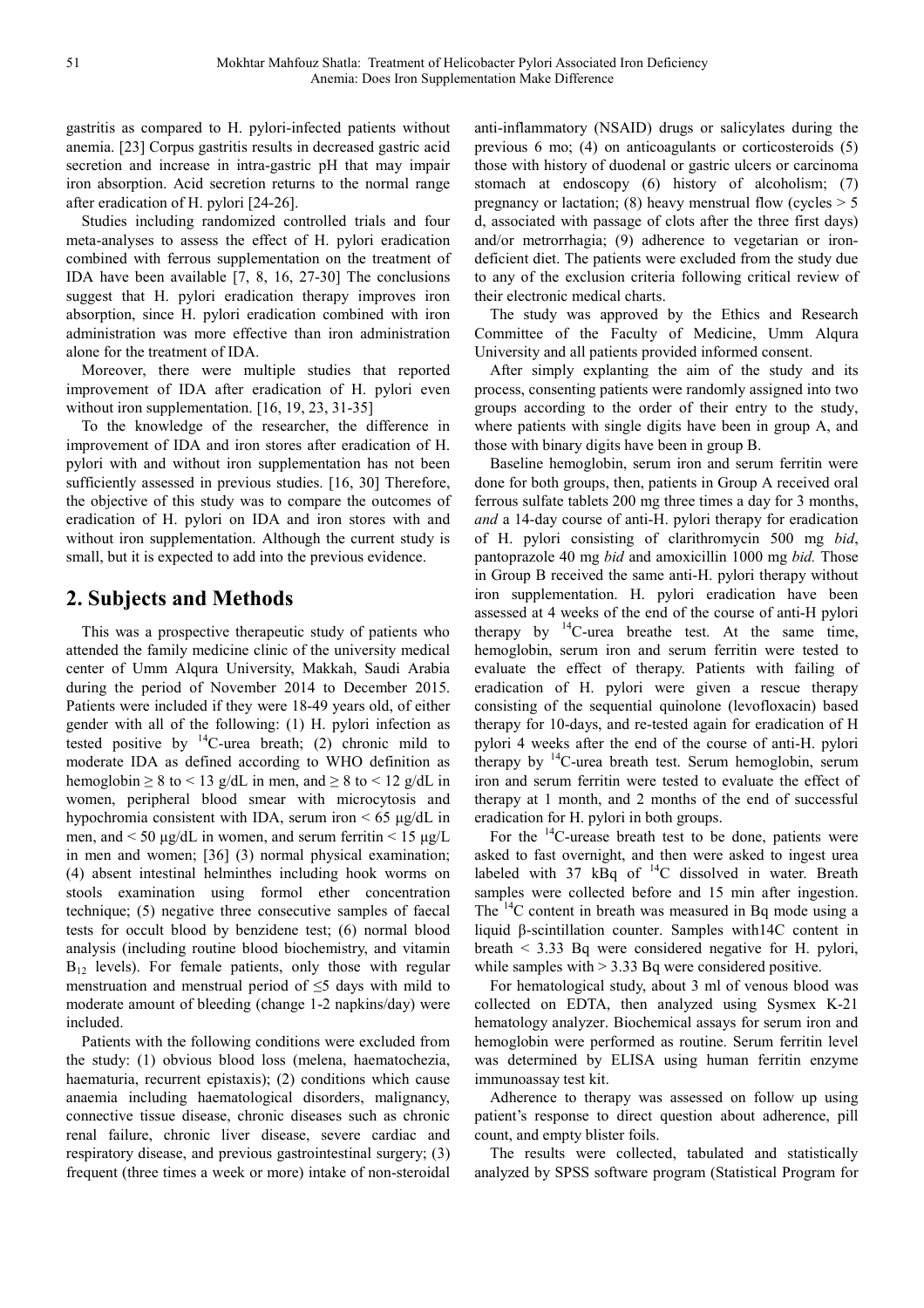Social Science), Version 20. Quantitative data were expressed as mean and standard deviation. To assess the differences in frequencies on quantitative variables, paired t test was used with p value at  $\leq 0.05$  level of significance.

#### **3. Results**

One hundred-sixty consecutive adult patients with positive <sup>14</sup>C-urea breathe test for H. pylori infection, and fulfilling the inclusion criteria during the study period were screened. Thirteen patients were excluded due to presence of exclusion criteria; four patients with frequent oral intake of NSAID in the past 6 months, two patients with presence of faecal occult blood, two patients with history of gastric ulcer at upper endoscopy, three patients with occasional bleeding haemorrhoids, and two female patients with heavy menstrual flow. Of the remaining 147 patients, forty-three patients (29.2%) showed evidence of mild to moderate IDA and were included in the study. During the study, there were three patients with failure of eradication of H. pylori with first line and alternative treatment, two patients were intolerant to oral iron and withdrawn from the study, and two additional patients (5%) were lost in follow-up before achieving the effect of therapy on their anemia. However, there were no significant differences in demographic data between included patients and those lost in follow-up. Thus, 36 patients were finally included in the study (23 men and 13 women). Mean

age:  $38.0 \pm 6.3$  years.

All patients were found to be adherent to treatment on checking the empty blister packs. Mean age, and mean baseline values for hemoglobin, serum iron levels and serum ferritin levels were comparable in the two groups (Table 1; p>0.05). Anemia in both groups was mild to moderate in severity (mean hemoglobin  $9.1 \pm 0.8$  g/dL vs.  $9.2 \pm 0.7$  g/dL; Group A and Group B respectively).

Response to therapy: Both groups showed significant increase in the mean levels of hemoglobin, serum iron and serum ferritin levels from baseline to 1month, and from 1 month to 2 months  $(p<0.001)$ .

Comparison of the two groups (Table, 1): At the end of the first month, Group A patients showed a statistically significant increase in mean hemoglobin level (9.1±0.8 g/dL vs.11.7 $\pm$ 0.8 g/dL respectively; p<0.05), and mean serum iron level (83.8±12.2 mg/dL vs. 57.8±9.8 mg/dL respectively; p<0.05) compared to Group B patients. However, there was no significant difference in mean serum ferritin between the two groups at 1 month ( $p > 0.05$ ). At the end of the second month, Group A patients continued to show statistically significant increase in mean hemoglobin, and mean serum iron  $(p<0.05)$ , and also significant increase in mean serum ferritin ( $p<0.05$ ) compared to Group B patients. However, at the end of the two months, the two groups had mean hemoglobin, serum iron and ferritin levels at the normal values.

*Table 1. Changes in hemoglobin and iron indices with therapy in the two groups at different time intervals.* 

| <b>Parameter</b> | <b>Time interval</b> | Group I $(n=18)$           | Group II $(n=18)$        | P value |
|------------------|----------------------|----------------------------|--------------------------|---------|
|                  | Baseline             | $9.1 \pm 0.8$ (8-11)       | $9.2\pm0.7(8-11)$        | >0.05   |
| Hemoglobin       | 1 month              | $12.6 \pm 0.8$ (11.5-14.5) | $11.7\pm0.8$ (10-13.5)   | 0.003   |
|                  | 2 months             | $15.5\pm0.7(14.2-16.6)$    | $14.4\pm 0.7(13-16)$     | < 0.001 |
| P value*         |                      | < 0.001                    | < 0.001                  |         |
| P value**        |                      | < 0.001                    | < 0.001                  |         |
|                  | <b>Baseline</b>      | $23.1 \pm 7.1$ (11-34)     | $21.1\pm 6.01(10-29)$    | >0.05   |
| Serum Iron       | 1 month              | $83.8 \pm 12.2$ (64-102)   | $57.8 \pm 9.8$ (30-70)   | < 0.001 |
|                  | 2 months             | $120.9\pm24.6(89-158)$     | $85.1 \pm 11.5(68-102)$  | < 0.001 |
| P value*         |                      | $\leq 0.001$               | < 0.001                  |         |
| P value**        |                      | < 0.001                    | < 0.001                  |         |
|                  | Baseline             | $11.1\pm2.5(5-14)$         | $11\pm1.7(7-13)$         | >0.05   |
| Serum Ferritin   | 1 month              | $27.2 \pm 3.1$ (13-55)     | $24.8 \pm 5.4(16-35)$    | >0.05   |
|                  | 2 months             | $99.4 \pm 17.5(72 - 134)$  | $80.2 \pm 14.4$ (60-112) | 0.002   |
| P value*         |                      | < 0.001                    | < 0.001                  |         |
| P value**        |                      | < 0.001                    | < 0.001                  |         |

P\*: difference between baseline and 1 month

P\*\*: difference between 1 and 2 months

## **4. Discussion**

Numerous studies in the literature have investigated the association between H. pylori infection and IDA, and the outcomes of H. pylori eradication on IDA.

This study was purposed to investigate the association between H. pylori infection and IDA, and the outcomes on IDA as regard hemoglobin, serum iron and serum ferritin, after eradication of H. pylori with and without the use of iron supplementation.

The association has been supported by evidences from

case reports, clinical trials, double-blind, placebo-controlled trials, and met-analysis. [6-9, 11, 14-16, 21, 37- 40] However, other studies from Latin American countries by Santos et al [41] showed no association between H. pylori infection and IDA, whereas a study in Haiti by Shak et al [42] showed an opposite association. Fraser et al [43] and Kermatiet al [44] reported no association between H. pylori infection and Hgb/HCT levels.

The outcomes of the current study advocate the H. pylori infection as a frequent cause of IDA in adult patients in whom the standard diagnostic work-up does not recognize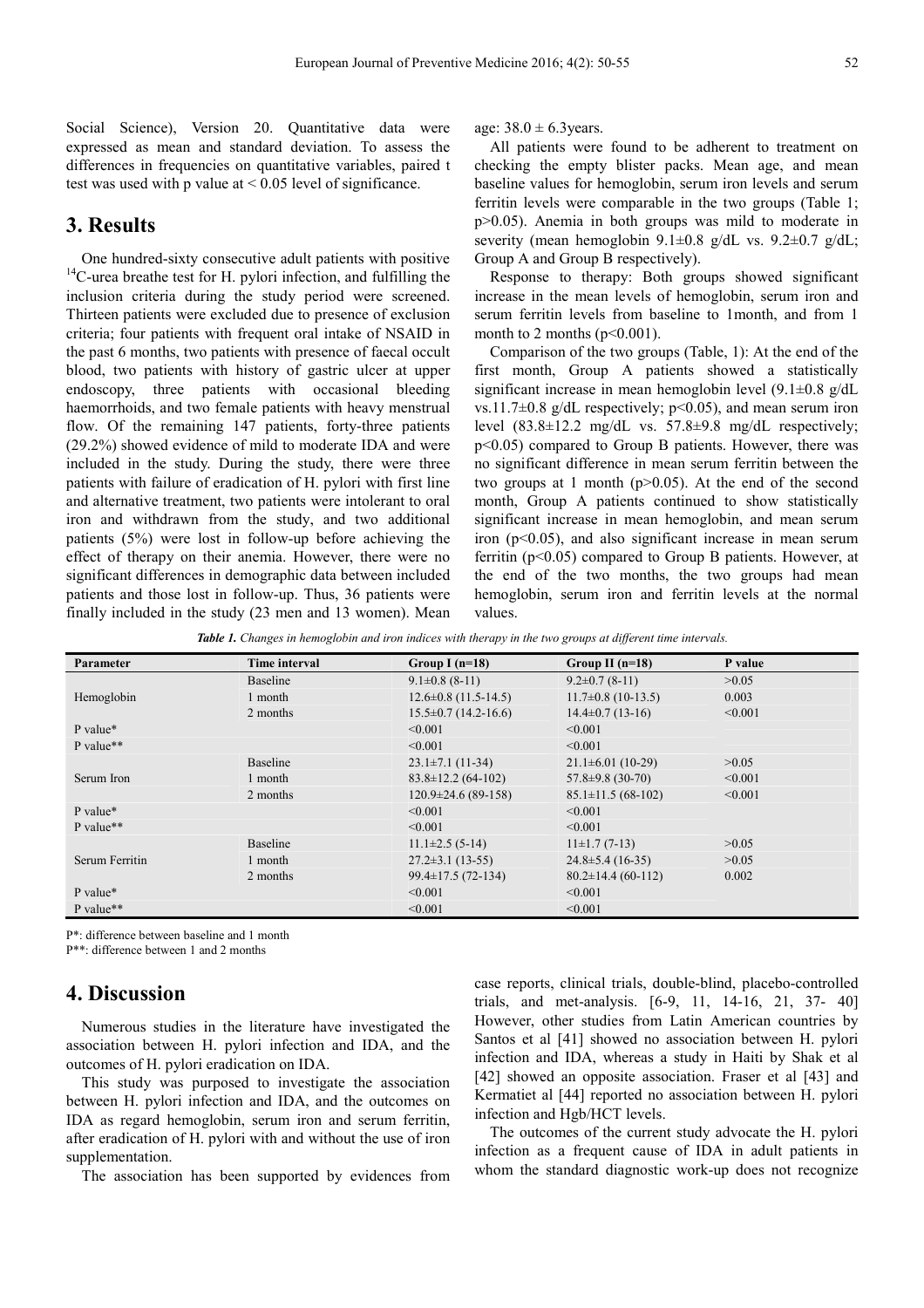the presence of other cause of anemia. In this study, 43 of 147 (29.2%) H. pylori infected patients were diagnosed with IDA; a finding comparable with that of a larger study by Kibru et al [45] where the estimated prevalence of IDA in H. pylori infected patients was 31%.

Also, the current study showed that, after confirmation of eradication of H. pylori, the mean values of hemoglobin and iron indices including ferritin have improved significantly in group B patients without the use of iron supplementation which indicates improved absorption of dietary iron with subsequent improvement of IDA. This finding is coincident with studies that indicate improvement of IDA after eradication of H. pylori without iron supplement. [14, 16, 23, 31-33]

In addition, a quite number of studies have suggested H. pylori infection as a reason of refractory IDA (IDA that does not respond properly to oral iron supplementation) in patients with no obvious other cause of anemia. [46, 48] In one study, 58% of pre-adolescent children and adolescents with IDA were H. pylori positive at endoscopy. [16] Another study showed that 61.9% of patients with IDA had H. pylori infection. [49] A different study showed that 62% of patients with IDA were H. pylori positive. [30]

Moreover, in the current study, before the completion of H. pylori eradication, there were no significant differences in parameters reflecting hemoglobin and iron status between the two studied groups. After the 1 month triple therapy was finished, the current study indicated that the response to treatment was significantly greater in group A, who received anti- H. pylori eradication therapy plus iron supplementation, than in group B, who did not receive iron supplement with anti-H. pylori treatment. It has been obviously demonstrated in earlier studies that H pylori eradication can reverse the negative influence of H. pylori infection on iron absorption and lead to improvement of IDA in case series and in clinical trials in both children and adults. [6, 7, 16, 27-30, 32, 40]

All the above mentioned findings argue in favor of causality of H. pylori infection.

The magnitude of improvement in group A is comparable with that in a study by Valiyaveettil et al [30] who found 3.6 g/dl increase in median hemoglobin during the first month of treatment of H. pylori with simultaneous use of oral iron supplement, and comparable with results by Choe et al [16] who found that patients who underwent H. pylori treatment, with or without iron, had a significantly greater rise in hemoglobin level at 8 weeks after therapy compared with those who received only iron supplementation without H. pylori eradication therapy. This is explained by increased absorption of iron after eradication which has been given in the supplement.

In this study, baseline ferritin was below normal value. This is in agreement with results of a study of Korean children by Seo et al [50] who found that serum ferritin levels were significantly lower in H. pylori-seropositive children than in seronegative controls (24 vs. 39 ng/mL). Similar results were found in a study of 2794 Danish adults by Milman et al., [51] as well as a cross-sectional national health survey from Germany by Berg et al. [11]. In the recent study by Darvishi et al, [52] initial ferritin was found to be significantly lower in the H. pylori-positive group than in the H. pylori-negative and the control groups. However, Valiyaveettil et al [30] on their study on Indian adults, and Choi et al, [53] on their study of Korean children did not find difference in iron indices between sero-positive and seronegative H. pylori.

In this study, there was significant improvement serum ferritin after eradication of H. pylori; a result consistent with other studies. [6, 7, 16, 29, 30] Although in both groups, serum ferritin significantly increased after 1 month compared to baseline, there was no significant difference in mean serum ferritin between group A and B at 1 month ( $p > 0.05$ ), and the increase was greater at 2 months ( $p < 0.05$ ). This is explained by the body use of the oral iron supplement for heme production, and not to replenish stores until hemoglobin values normalize which occurred after 2 months of therapy.

At the end of 2 months of therapy, both groups had recovered from IDA.

# **5. Conclusion**

This study concludes that, eradication of H. pylori infection is associated with recovery from the accompanying IDA. However, the rate of recovery is faster and greater when oral iron supplementation is given simultaneously with anti-H. pylori eradication therapy. Hence, clinicians might reserve oral iron supplementation for severe cases of IDA for a faster and greater recovery, while mild and moderate IDA could be treated with anti-H. pylori therapy alone, or according to the patient's preferences.

## **6. Limitations**

This study is small, and did not exclude other causes of IDA by extensive laboratory work and interventions including upper and lower endoscopy because it has been done in a family medicine setting where these interventions are not available. However, the study considered only mild and moderate degrees of anemia, excluded sever anemia to be referred for gastroenterology assessment outside the study setting, patients above 49 years have been excluded for the increased risk of colon cancers and subsequent IDA, and the mean values of hematological parameters were considered for statistical analysis.

## **References**

- [1] Marshall BJ, Warren JR. Unidentified curved bacilli in the stomach of patients with gastritis and peptic ulceration. Lancet 1984; 1 [8390]: 1311-5.
- [2] Kandulski A, Selgrad M, Malfertheiner P. Helicobacter pylori infection: a clinical overview. Dig Liver Dis 2008; 40 [8]: 619-26.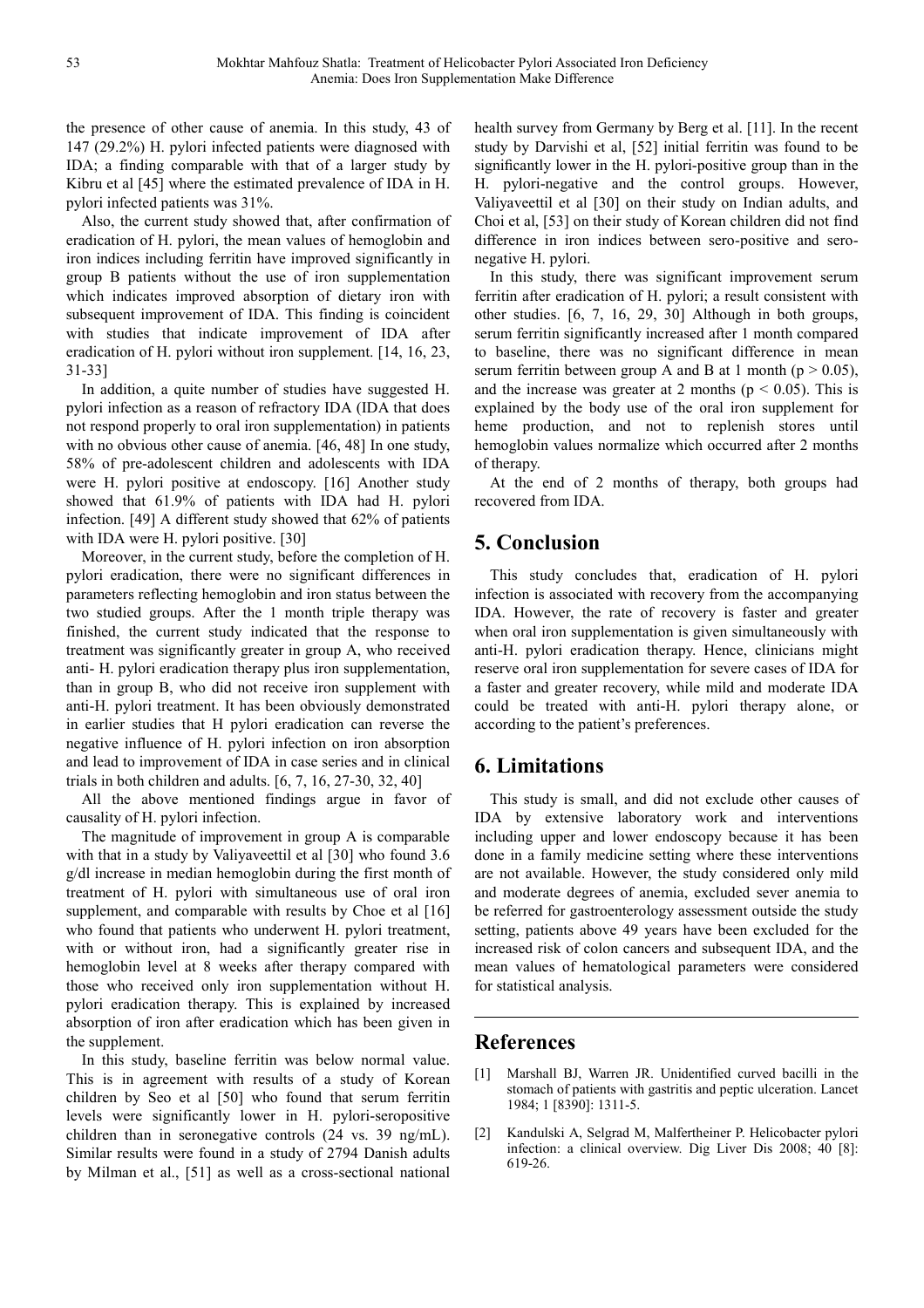- [3] Lee GR. Iron deficiency and iron-deficiency anemia. In: Lee GR, Foerster J, Lukens J, Paraskevas F, Greer JP, Rodgers GM, Eds. Wintrobe's Clinical Hematology, Vol 1. Baltimore: Williams & Wilkins. 1999: p. 979-1010.
- [4] DeMaeyer E, Adiels-Tegman M. The prevalence of anaemia in the world. World Health Statistics Quarterly - Rapport Trimestriel de Statistiques Sanitaires Mondiales 1985; 38: 302-16.
- [5] Vos, T; Flaxman, AD; Naghavi, M; Lozano, R; Michaud, C; Ezzati, M; Shibuya, K; Salomon, JA; et al. (Dec 15, 2012). "Years Lived with Disability (YLDs) for 1160 Sequelae of 289 Diseases and Injuries 1990-2010: a Systematic Analysis for the Global Burden of Disease Study 2010". Lancet 380 (9859): 2163–96.
- [6] Qu XH, Huang XL, Xiong P, Zhu CY, Huang YL, Lu LG, Sun X, Rong L, Zhong L, Sun DY, et al. Does Helicobacter pylori infection play a role in iron deficiency anemia? A metaanalysis. World J Gastroenterol. 2010; 16: 886–96.
- [7] Yuan W, Li Yumin D, Yang L. Iron deficiency anemia in Helicobacter pylori infection: meta-analysis of randomized controlled trials. Scand J Gastroenterol. 2010; 45: 665–76.
- [8] Süoglu OD1, Gökçe S, Saglam AT, Sökücü S, Saner G. Association of Helicobacter pylori infection with gastroduodenal disease, epidemiologic factors and irondeficiency anemia in Turkish children undergoing endoscopy, and impact on growth. Pediatr Int. 2007 Dec; 49 (6): 858-63.
- [9] Wu B, Lin X, Chen XB, Niu HB, Xu NF, Zhao ZQ. Effect of Helicobacter pylori infection on iron status among preschool children. Zhonghua Er Ke Za Zhi. 2003 Mar; 41 (3): 172-5.
- [10] Yoshimura M, Hirai M, Tanaka N, Kasahara Y, Hosokawa O. Remission of severe anemia persisting for over 20 years after eradication of Helicobacter pylori in cases of Menetrier's disease and atrophic gastritis: Helicobacter pylori as a pathogenic factor in iron-deficiency anemia. Intern Med 2003; 42: 971-7.
- [11] Berg G1, Bode G, Blettner M, Boeing H, Brenner H. Helicobacter pylori infection and serum ferritin: A populationbased study among 1806 adults in Germany. Am J Gastroenterol. 2001 Apr; 96 (4): 1014-8.
- [12] Konno M, Muraoka S, Takahashi M, Imai T. Iron-deficiency anemia associated with Helicobacter pylori gastritis. J Pediatr Gastroenterol Nutr. 2000 Jul; 31 (1): 52-6.
- [13] Webb PM, Knight T, Greaves S, et al. Relation between infection with Helicobacter pylori and living conditions in childhood: evidence for a person to person transmission in early life. BMJ 1994; 308 [6931]: 750-3.
- [14] Dufour C, Brisigotti M, Fabretti G, Luxardo P, Mori PG, Barabino A. Helicobacter pylori gastric infection and sideropenic refractory anemia. J Pediatr Gastroenterol Nutr 1993; 17: 225-7.
- [15] Annibale B, Marignani M, Monarca B, Antonelli G, Marcheggiano A, Martino G, et al. Reversal of iron deficiency anemia after Helicobacter pylori eradication in patients with asymptomatic gastritis. Ann Intern Med 1999; 131: 668-72.
- [16] Choe YH, Kim SK, Son BK, Lee DH, Hong YC, Pai SH. Randomized placebo-controlled trial of Helicobacter pylori eradication for iron-deficiency anemia in preadolescent children and adolescents. Helicobacter. 1999; 4: 135-9.
- [17] Ashorn M, Ruuska T, Makipernaa A. Helicobacter pylori and iron deficiency anaemia in children. Scand J Gastroenterol 2001; 36: 701-5.
- [18] Hacihanefioglu A, Edebali F, Celebi A, Karakaya T, Senturk O, Hulagu S. Improvement of complete blood count in patients with iron deficiency anemia and Helicobacter pylori infection after the eradication of Helicobacter pylori. Hepato-Gastroenterology 2004; 51: 313-5.
- [19] Diop S, Aouba A, Varet B, [Reversal of iron deficiency] anaemia after eradication of Helicobacter pylori infection]. Presse Medicale 2004; 33: 1517-8.
- [20] Sakabe H, Yagi Y, Kakinoki R, Yoshikawa K, Inoue T, Fujiyama Y. [Successful treatment of long-standing irondeficiency anemia in adults by eradication of Helicobacter pylori]. Rinsho Ketsueki Jpn J Clin Hematol 2004; 45: 402-4.
- [21] Yilmaz A, Candan F, Turan M. Coffee phagia and irondeficiency anaemia: a possible association with Helicobacter pylori. J Health Popul Nutr 2005; 23: 102-3.
- [22] Koike T, Ohara S, Sekine H, Iijima K, Abe Y, Kato K, T oyota T, Shimosegawa T. Helicobacter pylori infection prevents erosive reflux oesophagitis by decreasing gastric acid secretion. Gut 2001; 49: 330-4.
- [23] Capurso G, Lahner E, Marcheggiano A, Caruana P, Carnuccio A, Bordi C, et al. Involvement of the corporal mucosa and related changes in gastric acid secretion characterize patients with iron deficiency anaemia associated with Helicobacter pylori infection. Aliment Pharmacol Ther 2001; 15: 1753-61.
- [24] Fernández-Bañares F, Monzón H, Forné M. A short review of malabsorption and anemia. World J Gastroenterol. 2009; 15: 4644–52.
- [25] Muhsen K, Cohen D. Helicobacter pylori infection and iron stores: a systematic review and meta-analysis. Helicobacter. 2008; 13: 323–40.
- [26] Annibale B, Capurso G, Lahner E, Passi S, Ricci R, Maggio F, et al. Concomitant alterations in intragastric pH and ascorbic acid concentration in patients with Helicobacter pylori gastritis and associated iron deficiency anemia. Gut 2003; 52: 496-501.
- [27] Zhang ZF, Yang N, Zhao G, Zhu L, Zhu Y, Wang LX. Effect of Helicobacter pylori eradication on iron deficiency. Chin Med J (Engl) 2010; 123: 1924–30.
- [28] Huang X, Qu X, Yan W, Huang Y, Cai M, Hu B, Wu L, Lin H, Chen Z, Zhu C, et al. Iron deficiency anaemia can be improved after eradication of Helicobacter pylori. Postgrad Med J. 2010; 86: 272–8.
- [29] Chen LH1, Luo HS. Effects of H pylori therapy on erythrocytic and iron parameters in iron deficiency anemia patients with H pylori-positive chronic gastristis. World J Gastroenterol. 2007 Oct 28; 13 (40): 5380-3.
- [30] Valiyaveettil AN, Hamide A, Zachariah B, Krishnan R. Effect of anti-Helicobacter pylori therapy on outcome of irondeficiency anemia: a randomized, controlled study. Indian J Gastroenterol 2005; 24: 155-7.
- [31] McIntyre AS, Long RG. Prospective survey of investigations in outpatients referred with iron deficiency anaemia. Gut 1993; 34: 1102-7.